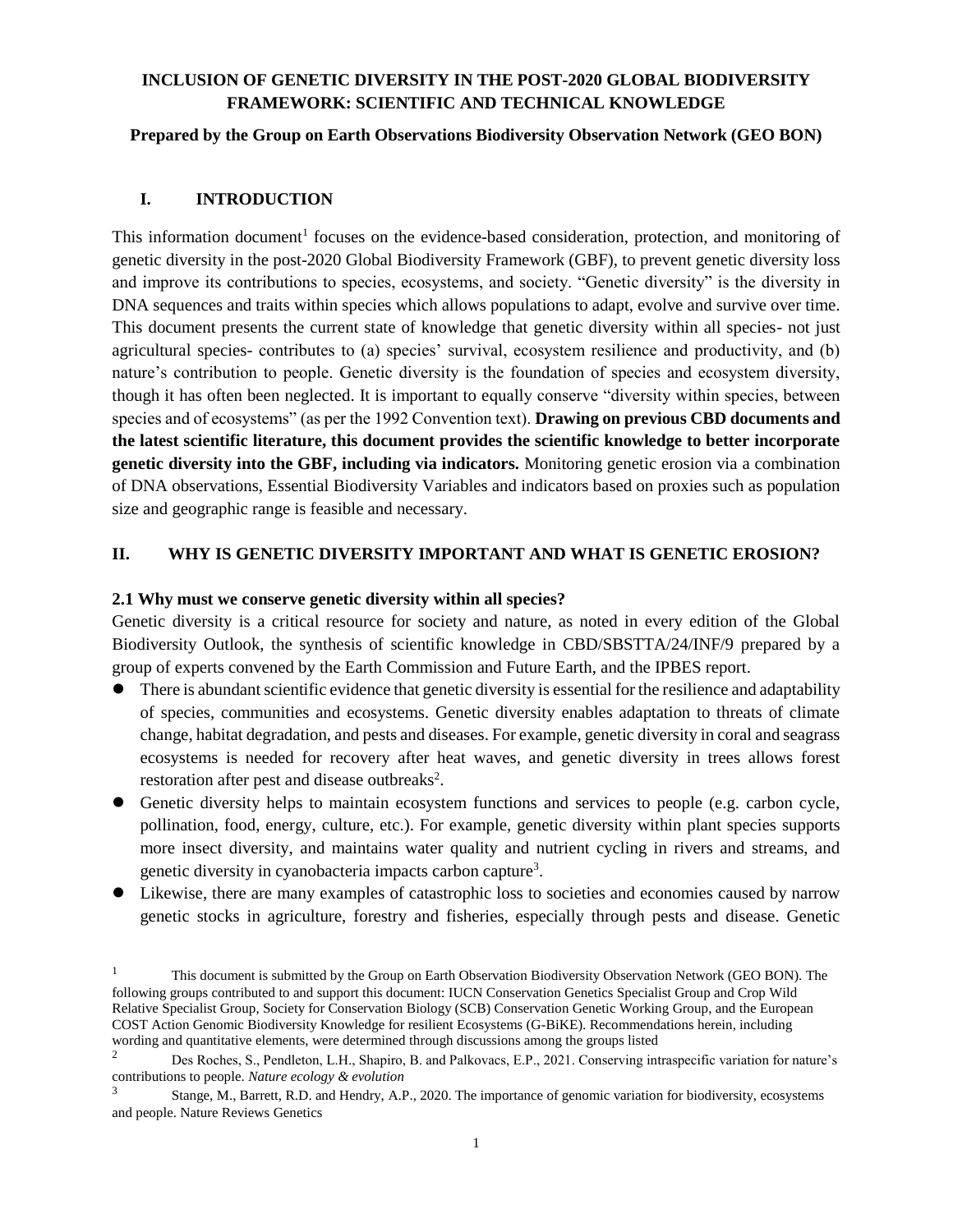diversity is the *foundation* of global food security, including for millions of people who harvest wild species. More examples can be found in a G-BiKE policy brief [here.](https://sites.google.com/fmach.it/g-bike-genetics-eu/policy-briefs/policy-brief_january-2020-translated?authuser=0)

**Key message: Genetic diversity is a solution to challenges such as invasive pests and diseases, food security, health and wellness, soil and water health, climate change, and the species extinction crisis**.

#### **2.2 What** *is* **genetic diversity and how is it eroding?**

"Genetic diversity" is the diversity within species which allows species to adapt, evolve and survive over time. It is usually defined as within-species (i.e. intraspecific) diversity, including DNA sequence diversity, alleles, haplotypes, breeds, landraces, varieties, distinct populations, and traits. This definition distinguishes genetic diversity from species diversity or higher levels of biodiversity. It is sometimes called evolutionary potential or adaptive capacity. It exists within all species, and without it, species will be lost. "Genetic erosion" is loss of genetic diversity, in the wild (in situ) or in controlled conditions (ex situ). Genetic erosion could also result from the disruption of processes that normally maintain genetic resilience, such as fragmentation, high levels of hybridization, and/or high inbreeding levels<sup>4</sup>. Recovery of genetic diversity is a slow and difficult process.

**Available data from hundreds of studies show that genetic diversity within species is eroding as a result of habitat and population loss, direct harvest, disease, intensive agriculture and extreme climate events.** One recent study<sup>5</sup> documented 6% loss of genetic diversity over the past 100 years for 91 wild species, and 28% loss for island species, while another<sup>6</sup> showed 12% lower genetic diversity in harvested fish than non-harvested fish species. Innovative approaches are helping to identify global trends, document responses of genetic diversity to over-exploitation and human disturbance, and combine genetic data with models of drivers<sup>7</sup>, all of which can support indicators. In addition, progress is being made on tools and best practices for genetic monitoring<sup>89</sup>. However, raising awareness of the importance of genetic diversity remains a challenge. Genetic erosion occurs via similar processes in wild and domesticated species [e.g. inbreeding, genetically small effective population size, loss of habitat connections allowing movement among populations, and loss of distinct variants, breeds or populations]. **Conservation actions can help preserve genetic diversity both in situ and ex situ: protecting and restoring large populations, genetic exchange between populations or breeds, identification and conservation of distinct populations or breeds, and translocations or genetic rescue.**

#### **2.3 How can we measure and report on genetic diversity?**

**Abundant genetic data exists which can already inform biodiversity targets.** Scientists have assessed genetic diversity in thousands of species since the 1970s. Knowledge gaps in geographic regions, ecosystem realms, and under-represented taxa do exist, but the gaps are being filled due to continually decreasing genotyping costs, better data stewardship, and global capacity building. Affordable, frequent genetic monitoring can support ambitious targets on genetic erosion. Nonetheless, the amount of genetic data

Walters, M. and Scholes, R.J., 2017. The GEO handbook on biodiversity observation networks. Springer Nature.

<sup>4</sup> Hoban, S., Bruford, M., Jackson, J.D.U., Lopes-Fernandes, M., Heuertz, M., et al, 2020. Genetic diversity targets and indicators in the CBD post-2020 Global Biodiversity Framework must be improved. Biological Conservation

<sup>5</sup> Leigh, D.M., Hendry, A.P., Vázquez‐Domínguez, E. and Friesen, V.L., 2019. Estimated six per cent loss of genetic variation in wild populations since the industrial revolution. Evolutionary Applications

<sup>6</sup> Pinsky, M.L., Palumbi, S.R., 2014. Meta‐analysis reveals lower genetic diversity in overfished populations. Molecular ecology

<sup>7</sup> Millette, KL., Fugère, V., Debyser, C., Greiner, A., Chain, F.J.J., Gonzalez, A. No consistent effects of humans on animal genetic diversity worldwide. Ecology Letters 23: 55-67.

<sup>8</sup> Posledovic D, Ekblom R, Laikre L. 2021. Mapping and monitoring of genetic diversity in Sweden – a proposal for a program to start 2020. Swedish Environmental Protection Agency.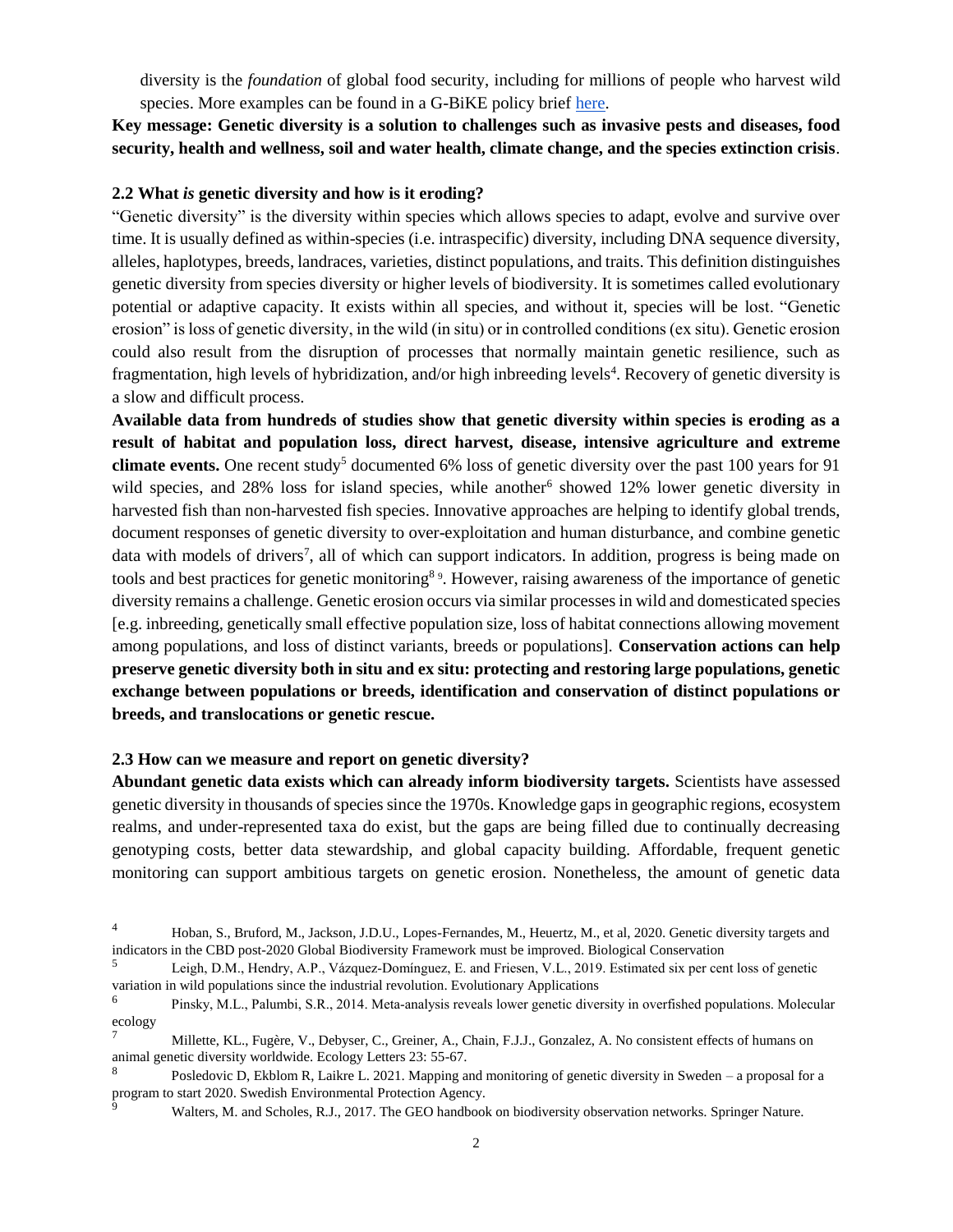existing in many countries is not known, because it has rarely been systematically collated.

**Genetic proxies, appropriately interpreted, can be used to represent genetic diversity within species**. Proxies of genetic diversity may include the size and geographic distribution of a population, and the level of environmental variation within and among populations (see indicators below). Temporal trends in these proxies can be used to monitor changes in genetic diversity over time. Loss of populations directly equates to loss of genetic diversity, and reduction in geographic range or population size correlates with loss of genetic diversity. For example, geographic area has been used as a proxy<sup>10</sup> to suggest that genetic diversity is inadequately safeguarded in situ and ex situ for thousands of important plant species. Other studies<sup>11 12</sup> have used ecogeographic methods as proxies for planning to protect genetic diversity. In summary, many countries are working to implement genetic monitoring, while those that are not yet able to do so can apply proxies instead.

# **Key message: genetic monitoring and reporting are feasible using either DNA data or proxies.**

# **III. WHAT HAS THE CBD SAID ABOUT GENETIC DIVERSITY?**

- ⚫ Genetic diversity is one of three central elements of biodiversity in the 1992 CBD text (biological diversity consists of diversity "*within species, between species and of ecosystems*")
- ⚫ CBD notes the importance of "ecosystems, species and genetic diversity within species*, each of them receiving the same level of importance*." (CBD/SBSTTA/24/INF/9) and that "Genetic diversity is critical for the long-term stability, adaptability and resilience of biodiversity." (CBD/SBSTTA/24/3/Add.2).
- ⚫ CBD Targets for 2010 and 2020 aimed to maintain genetic diversity within numerous categories of agricultural and non-agricultural species, as well as associated traditional knowledge, and strategies for maintaining genetic diversity.
- The Global Biodiversity Outlook 2 (CBD, 2006), reflecting on target progress, stated that "Genetic variation is important for maintaining fitness and adaptability of species, and of direct importance for people through the maintenance of goods and services."
- ⚫ The GBO has stated numerous times that genetic diversity is declining, genetic diversity monitoring and reporting lags behind species monitoring, and that "*genetic diversity indicators are weak and need development*" (CBD, 2010). The GBO has highlighted threats to genetic diversity including overharvest of wild species, anthropogenically-induced hybridization, habitat fragmentation, selective hunting, and declines in abundance.
- ⚫ As stated in the CBD, "where there is a threat of significant reduction or loss of biological diversity, lack of full scientific certainty should not be used as a reason for postponing measures to avoid or minimize such a threat".
- A review of the failure to achieve Aichi Targets (CBD/SBI/3/2/Add.2) observed "*the issue of conserving the genetic diversity*… and *the development of strategies to minimize genetic erosion are not generally reflected in the targets set by Parties*".

<sup>10</sup> Khoury, C.K., Amariles, D., Soto, J.S., Diaz, M.V., Sotelo, S., et al., 2019. Comprehensiveness of conservation of useful wild plants: An operational indicator for biodiversity and sustainable development targets. Ecological Indicators

 $11$  Hanson, J.O., Rhodes, J.R., Riginos, C. and Fuller, R.A., 2017. Environmental and geographic variables are effective surrogates for genetic variation in conservation planning. Proceedings of the National Academy of Sciences

<sup>12</sup> Beckman, E., Meyer, A., Denvir, A., Gill, D., Man, G., Pivorunas, D., Shaw, K., & Westwood, M. (2019). Conservation Gap Analysis of Native U.S. Oaks. Lisle, IL: The Morton Arboretum.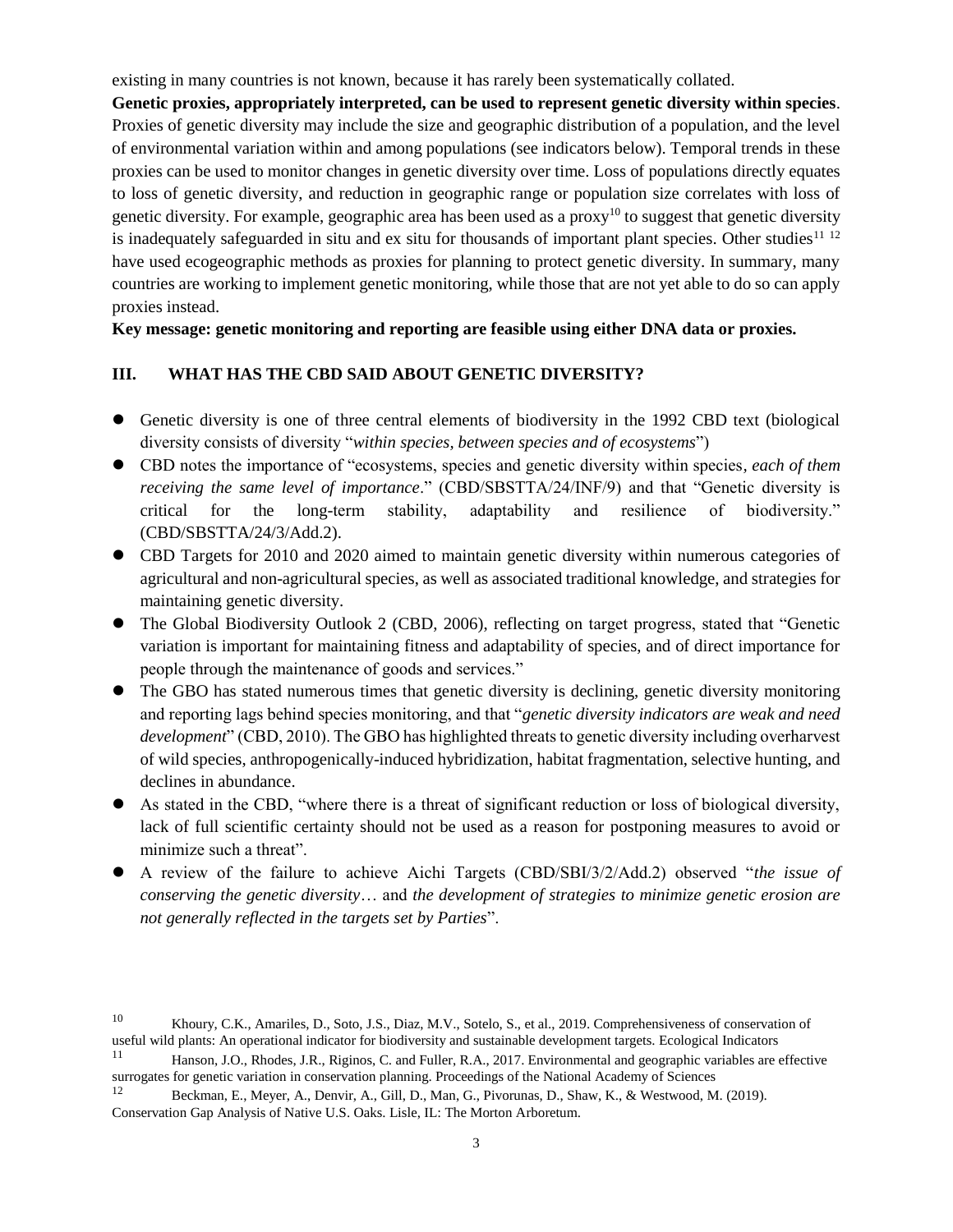#### **IV. INDICATORS FOR GENETIC DIVERSITY: SCIENTIFIC BASIS FOR INCLUSION**

#### **4.1 Scientific basis for new indicators**

A brief overview of past indicators used for reporting on genetic diversity is in Appendix A. **Based on the weaknesses and insufficiency of past indicators, Hoban et al (2020) and Laikre et al (2020) suggested the following measurable indicators which more closely reflect genetic change, and can be applied to wild or domesticated species.** These indicators are in development, but have been calculated on several case studies. They are aligned with the goal and targets, have data available, are suitable at national and global scales and can be aggregated/ disaggregated, have a responsible institution, are scientifically robust, have some data for all regions of the world, are very nearly ready for use, can be updated yearly or decadally, have a methodology, and are easily understandable (the requirements listed in the document on "Indicators for global and national biodiversity targets.." Aug 2020). **Several of these have already been included in CBD/SBSTTA/24/3Add.1.** The first is also based on an Essential Biodiversity Variable from GEO BON, effective population size.

# **4.2 List of genetic diversity indicators**

- 1. **The proportion of populations within species sufficiently large to maintain genetic diversity, which is a genetically effective population size**  $> 500$ **. The genetic effective size (***Ne***) of** populations determines rates of inbreeding, loss of genetic variation, and loss of adaptive potential. This indicator is needed to allow for maintaining genetic diversity for populations to evolve and adapt. *Ne* has well established thresholds regarding genetic erosion. Effective population sizes lower than 500 will result in reduced ability to adapt to environmental change<sup>13</sup>. Ne can be assessed in several ways: with a pedigree, from demographic data e.g. life history characters and demography, or with molecular genetic data. Such data is available for at least hundreds of populations. Furthermore, in the absence of such knowledge, *Ne* can be roughly approximated as 1/10th the estimated census size of a population (*Nc*, the number of reproductive adult individuals). In other words in absence of particular knowledge an Nc threshold of 5000 can be used to indicate genetic erosion. We note that large declines in Ne, even if Ne remains far above 500, will also result in genetic erosion, are cause for alarm, and should be reported as well.
- 2. **The proportion of populations, or geographic range, maintained within species to prevent the loss of unique adaptations.** The loss of distinct wild populations, or the agricultural equivalent breeds, landraces, or varieties - will result in large losses of genetic diversity within species, especially loss of local adaptations. The loss of distinct populations could be calculated by repurposing data underlying the GEO BON [Species Habitat Index](https://cdn.mol.org/static/files/indicators/habitat/GEOBON_Species_Habitat_Index.pdf) (SHI) which is a headline indicator<sup>14</sup>. It provides a decrease in habitat-suitable range and the populations it might support per year. Other possible data sources include IUCN Red List data, historic Global Biodiversity Information Facility (GBIF) occurrences, or data underlying the Living Planet Index, as well as national and local databases. This indicator complements and does not replace the BIP indicator ["comprehensiveness of conservation of plant species"](https://www.bipindicators.net/indicators/comprehensiveness-of-conservation-of-socioeconomically-as-well-as-culturally-valuable-species), a measure of protected area and seed bank coverage, which we also support.
- 3. **The number of populations in which genetic diversity is being monitored using DNA-based methods.** Knowledge on genetic diversity within and among populations (in situ and ex situ), environmental drivers of that diversity, and degree of genetic connectivity between populations is

<sup>13</sup> Jamieson, I.G. and Allendorf, F.W., 2012. How does the 50/500 rule apply to MVPs?. *Trends in ecology & evolution*

<sup>&</sup>lt;sup>14</sup> See also UNEP/CBD/SBSTTA/24/3/INF/XX "Scalable data, observation systems and indicators to support effective monitoring of goals and targets for the post-2020 global biodiversity framework: GEO BON support for implementation"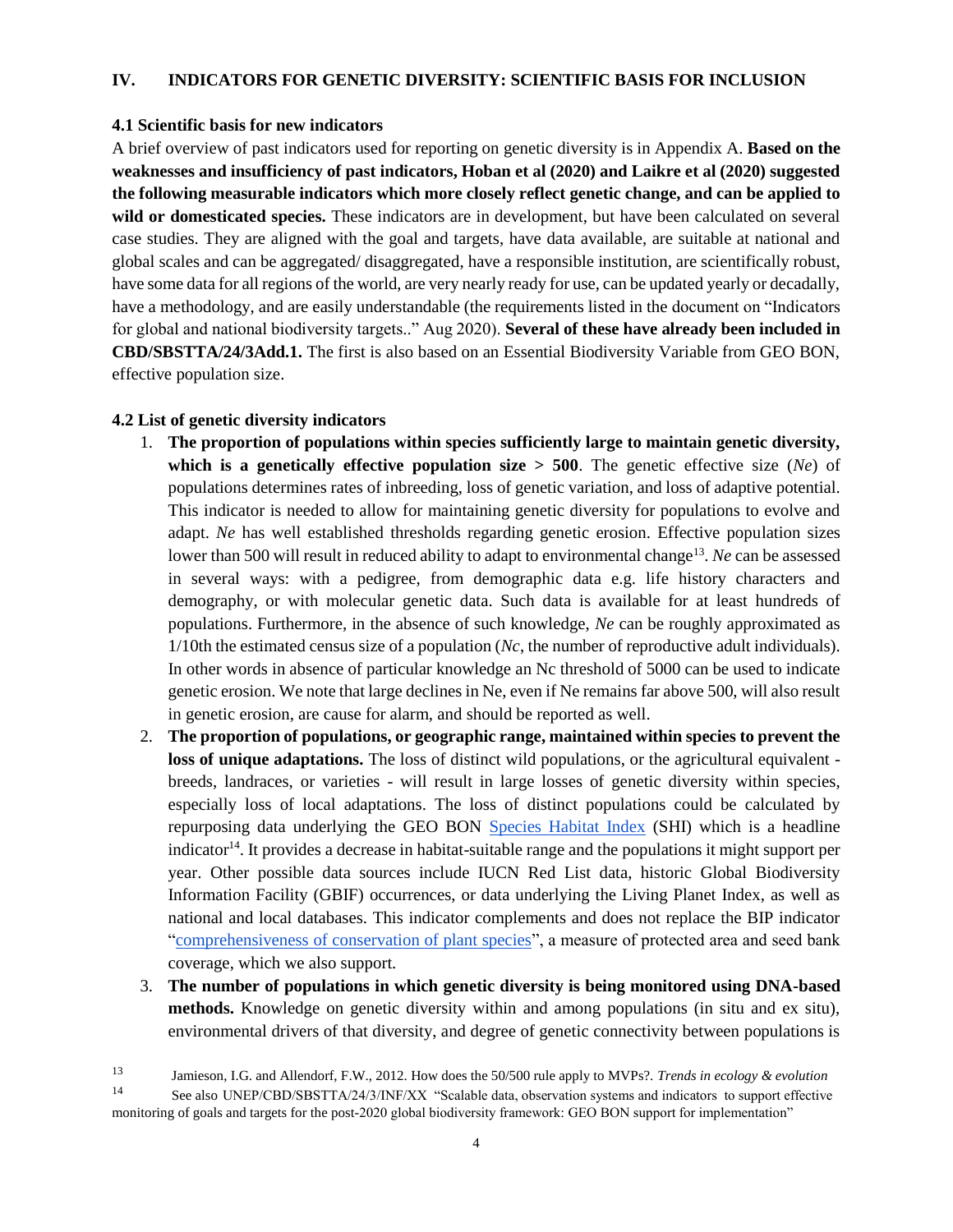critical to directly guide management for safeguarding genetic diversity. This indicator measures the extent to which countries are tracking genetic diversity. The number of countries with genetic diversity assessments will continue to increase with more affordable genotyping and more capacity building.

4. **Genetic scorecard for wild species.** This indicator focuses on compiling knowledge on ex situ and in situ genetic status, and threats for species. It encompasses a simple scorecard method for assessing risks to genetic diversity in species using structured expert opinion assessments of likely loss of genetic diversity, hybridisation and undesirable replacement of genetic diversity, or restrictions to regeneration. For plant species where seed-banking is a viable mechanism, the scorecard also assesses these ex situ collections.

## **V. SUMMARY OF RECENT LITERATURE ON GENETIC DIVERSITY AND THE GBF**

#### **5.1 What degree of genetic conservation is realistic and feasible?**

Several recent scientific articles have reviewed the state of knowledge on genetic erosion and the feasibility of commitments regarding genetic diversity for the GBF. Hoban et al (2020) suggested that the current genetic goal of "maintain genetic diversity" is vague and lacks ambition, a conclusion also reached by Diaz et al (2020). These authors emphasize that populations must be maintained in order to prevent genetic erosion. **In some cases, 100% of populations that currently exist can be maintained, and populations can be restored, thus maintaining** *genetic diversity among populations***.** Populations are the unit of adaptation and evolution. Some species only have one population but many species have multiple or many populations. Genetic diversity among and within populations provides the basis for sustaining species and ecosystems.

**In addition, as much** *genetic diversity within populations* **should be maintained.** A threshold of 90% (often used in zoos and captive breeding) to 95% (often used in botanic gardens, seed banks, and plant reintroductions) of within population genetic diversity has been used as a scientifically based guiding rule in conservation biology and agronomics for several decades<sup>15</sup>. It is feasible  $16$ , yet ambitious, and is measurable directly with genetic data and indirectly via acceptable proxies (see indicators). These authors emphasize that ex situ *and* in situ conservation is vital. Wild and domesticated species' genetic diversity should be maintained because: the relatives of domesticated species provide genetic material to ensure resilience to environmental change, pests and disease; many thousands of other species are of known direct use to humans (food, timber, medicine, pollinators, cultural symbols, etc); and those species not of known use contribute to ecosystem services and have potential future value to society. In summary, current knowledge shows that preventing genetic erosion means to maintain 100% of populations and at least 90 to 95% of genetic diversity within populations of all wild and domesticated species, in situ and ex situ, and restore conditions ensuring evolutionary adaptive potential.

<sup>15</sup> Brown, A.H.D. and Marshall, D.R., 1995. A basic sampling strategy: theory and practice. Collecting plant genetic diversity: technical guidelines. CAB International, Wallingford

Brown, A.H.D. and Hardner, C.M., 2000. Sampling the gene pools of forest trees for ex situ conservation. Forest conservation genetics: principles and practice

Hoban, S. and Strand, A., 2015. Ex situ seed collections will benefit from considering spatial sampling design and species' reproductive biology. Biological Conservation

<sup>16</sup> Hoban, S., 2019. New guidance for ex situ gene conservation: Sampling realistic population systems and accounting for collection attrition. *Biological Conservation*

Paz-Vinas, I., Loot, G., Hermoso, V., Veyssiere, C., Poulet, N., et al., 2018. Systematic conservation planning for intraspecific genetic diversity. *Proceedings of the Royal Society B: Biological Sciences*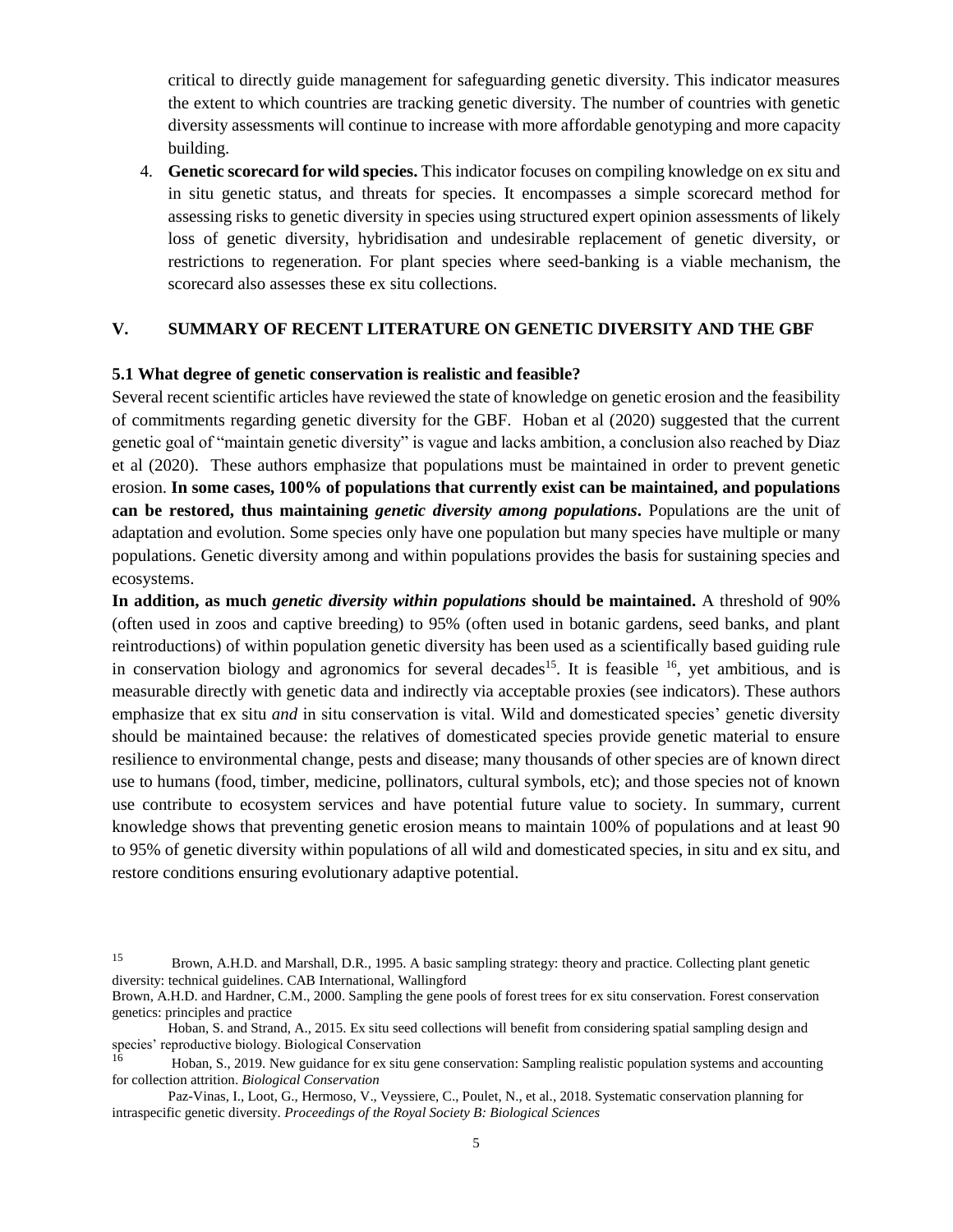**5.2 What actions are needed?** Hoban et al (2020) also point out that the current list of targets do not include actions to stop the drivers of genetic diversity loss. Current scientific and technical knowledge shows that the drivers of genetic diversity loss must be addressed to achieve Goal A- maintain all levels of biodiversity. **It is critical to recognize that actions which preserve ecosystems and prevent species' extinctions will not necessarily conserve genetic diversity**. "While population abundance is a key factor in the maintenance of genetic diversity, it is not a sufficient indicator since it does not account for withinpopulation genetic diversity*, hence the need for genetic diversity to be explicitly included*." (CBD/SBSTTA/24/3/Add.2). Although "healthy and resilient populations" should encompass genetically healthy populations, genetic concerns are very frequently not considered in species' population management and must be made more explicit.

Maintaining genetic diversity and adaptive potential requires several factors (a) sufficiently large population sizes; (b) baseline numbers of populations and geographic range, with natural levels of connectivity among populations; and (c) management actions specific to genetic diversity. Principally, sufficiently large populations are needed across a species' ecological breadth, connected by gene flow to enable exchange of adaptations (e.g. by protecting habitat connectivity). Next, knowledge on how genetic diversity is partitioned in space and how distinct genetic groups are is important for guiding management. Supportive actions include reintroduction/ restoration, conservation and use of genetic diversity on farms and by indigenous people, active management of small populations e.g. through translocations, and in some cases management of hybridization. Lastly, legislation committing to safeguarding genetic diversity, and investment in systematic genetic monitoring are needed (e.g. the Endangered Species Act in the USA and the Species At Risk Act in Canada). **Although these actions support species' survival, the converse is not true- conserving species does not necessarily conserve within species' genetic diversity.** Much genetic diversity is lost before species near extinction (like trees hollowed before they fall), while lost populations result in lost genetic diversity but not necessarily threatening extinction. Thus action to conserve genetic diversity can be taken before species are threatened with extinction. In summary, key elements to consider going forward:

- Genetic diversity must be valued and *protected*, ideally through legislation, and integrated into planning across sectors.
- ⚫ Genetic diversity must be *maintained-* not lost.
- Genetic diversity must be *managed* through scientifically informed direct action (see list above), such as restoring lost gene flow by migration corridors, which can help enhance variation in isolated populations where genetic diversity was reduced.
- ⚫ Genetic diversity must be *monitored* to ensure these actions are effective.

We also note that a suggestion to include genetic diversity under existing Targets was mentioned in CBD/SBSTTA/24/3/Add.2 Item 33. Several Targets relate closely to genetic diversity: Target 1 (spatial planning and restoration) and Target 2 (connectivity of protected areas) because ensuring maintenance of or restoration of genetic exchange among populations is vital for retaining genetic diversity. Target 3 (active management of species) because genetic diversity is essential for species to survive environmental change. Target 4 (wild harvest) because wild harvest of fish, trees, and wild animal species is in some cases causing loss of genetic diversity. Target 5 (invasive species) because introduced and invasive species and populations can cause genetic erosion. Target 7 (climate mitigation) because genetic diversity and genetic rescue can help species survive changing climate and extreme weather. Target 9 because maintaining genetic diversity in domesticated species, their breeds and varieties, their wild relatives, and associated agricultural species (soil microbes, pollinators, insectivores) will support productivity and sustainability.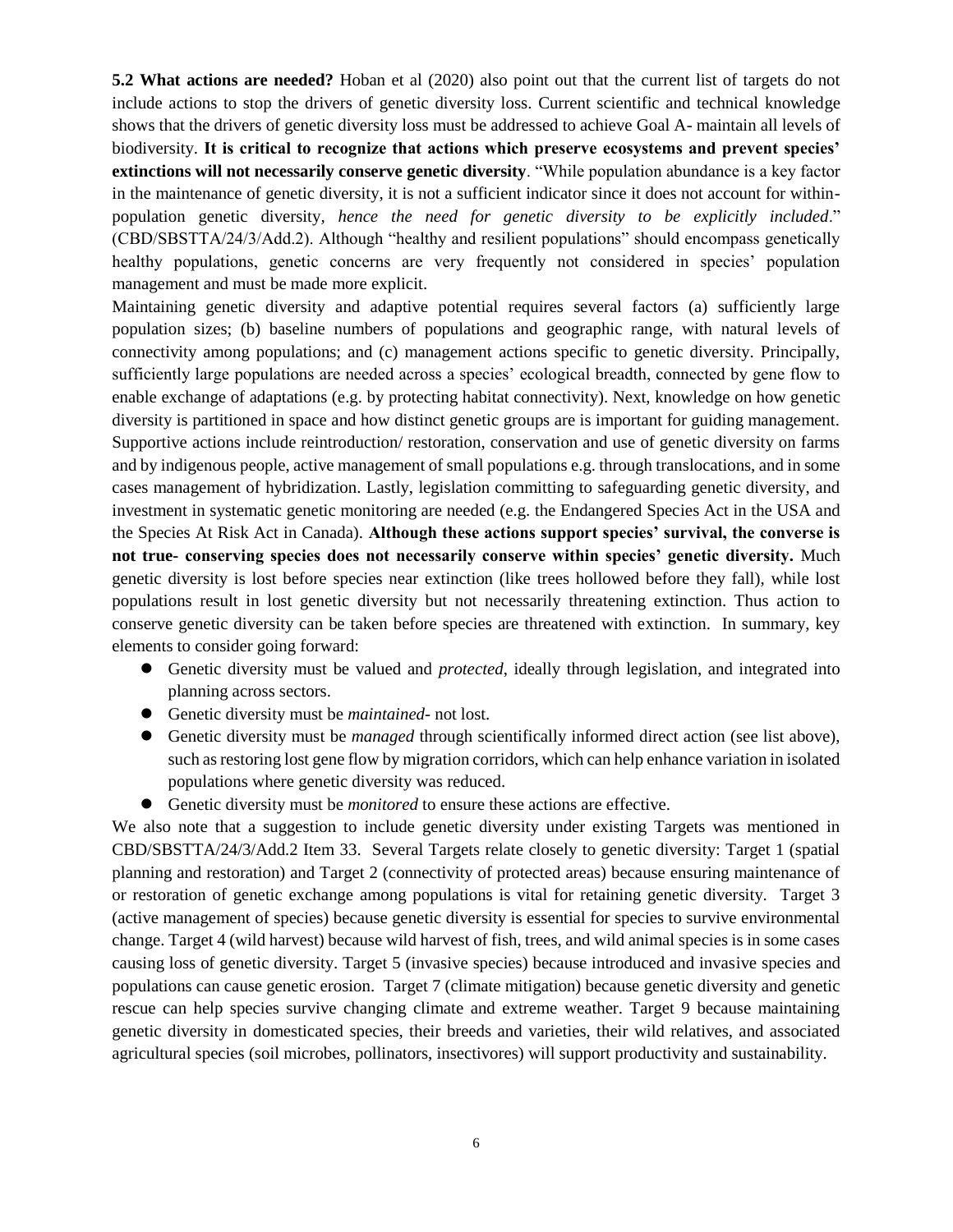## **6. Additional important issues and enabling conditions**

Several gaps must be closed to advance genetic diversity conservation and sustainable use post 2020.

- ⚫ Greater investment in systematic genetic monitoring, using metrics closely correlated to genetic erosion to close the large data gap in temporal trends of genetic diversity, such as Essential Biodiversity Variables developed by GEO BON.
- ⚫ National and intergovernmental commitments to fund CBD implementation should explicitly include reference to supporting activities that directly conserve genetic biodiversity as well as to support training and partnerships to enhance capacity
- ⚫ Genetic diversity to be recognised as important for scientific discovery and conservation planning. We support capacity-building for documenting, curating, connecting and accessing regional and global databases on genetic diversity information. Biodiversity Observation Networks (BONs)- communities of practice that share methodologies- are a recognized approach to achieving this goal.
- ⚫ Continued improvement in models connecting proxies to genetic erosion is required.
- ⚫ Relating to societal knowledge of biodiversity, increased awareness and appreciation of genetic diversity is needed for society to commit appropriate resources towards genetic conservation. There must be more engagement between policy makers, scientists, and the public.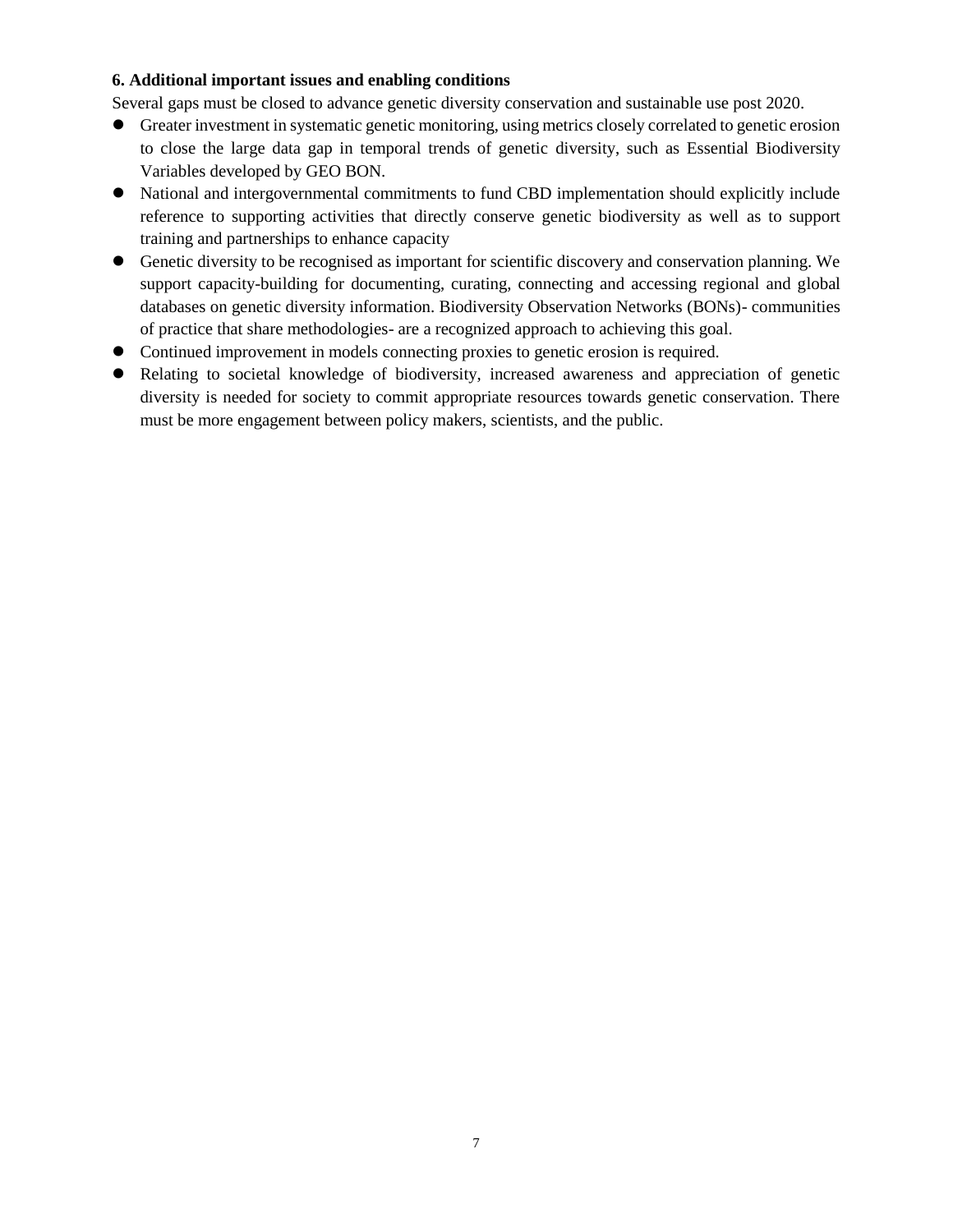# **Appendix A: Scientific critique of previously used indicators**

**Four genetic diversity indicators were noted in the zero draft (CBD/WG2020/2/3/Add.1, CBD, 2020); Hoban et al. (2020) critically evaluated these and concluded that they are insufficient to protect genetic diversity.** Similar weaknesses have also been noted in CBD documents (Convention on Biological Diversity, 2010b, Convention on Biological Diversity, 2006). *(1) "Number of plant genetic resources for food and agriculture secured in medium or long-term conservation facilities,"* i.e. the number of collections or accessions in seed banks. Often, these facilities conserve limited genetic diversity within species, except for a few crop species. If this indicator is kept it should be modified with a clause specifying that collections must be genetically representative (i.e. across the geographic range), resilient (i.e. from >50 plants per population), and replicated (i.e. in multiple locations), and to include all plant species, not just agricultural ones. This information is available for many botanic gardens and seed banks. *(2) "Proportion of local breeds classified as at risk."* This indicator only applies to domesticated animal species, and could be subsumed within our proposed indicator on populations with sufficient effective population size *Ne* (thus genetically "safe"). *(3) "Comprehensiveness of conservation of socioeconomically as well as culturally valuable species."* This quantifies a proportion of a species range that is represented ex situ (held in seed banks) or in situ (within protected areas), and may correlate to genetic diversity conservation, but has the drawback of not actually tracking in situ populations on the ground. However, it is the most suitable of the current set of indicators and can be quickly calculated, and is the most useful of these four. *(4) "Red List Index"*, which reflects changes in the number of species in Red List (RL) categories. Although the RL evaluates criteria such as total species census size, reductions in population size and/or geographic range, which should theoretically correlate with losses of genetic diversity, the RL has demographic thresholds that do not match thresholds for genetic erosion. Also it focuses on species, not populations. Studies<sup>17</sup> show RL status is poorly correlated to maintenance of genetic diversity. **In summary, previously used indicators for genetic diversity Target 13 have little documented correlation to genetic erosion or safeguarding of genetic diversity and are thus not well suited for monitoring and reporting on genetic diversity status and trends**.

<sup>17</sup> Willoughby, J.R., Sundaram, M., Wijayawardena, B.K., Kimble, S.J., Ji, Y., et al., 2015. The reduction of genetic diversity in threatened vertebrates and new recommendations regarding IUCN conservation rankings. *Biological Conservation*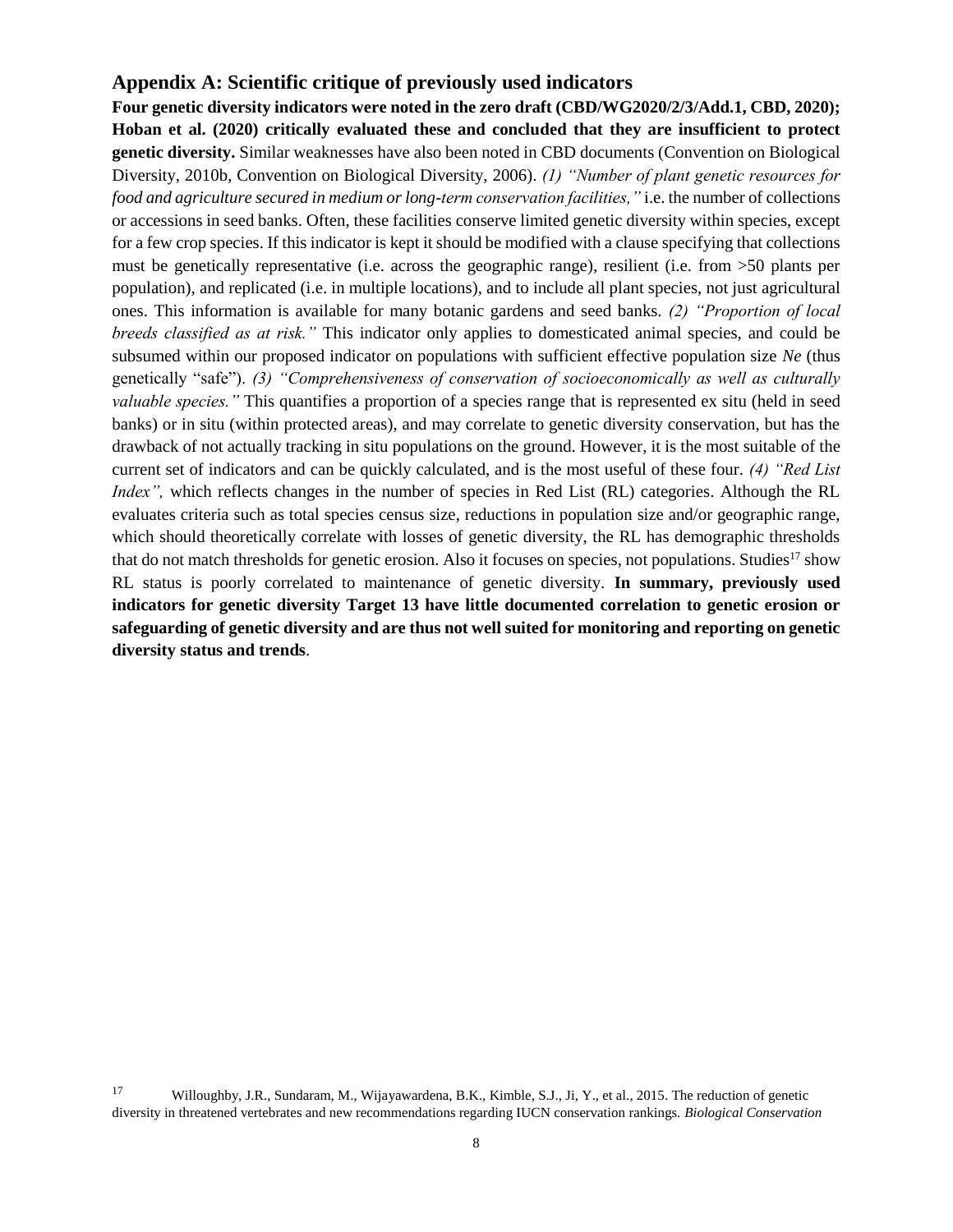# **Appendix B. Further description of progress by key proponents**

A large group of scientists (see list of proponents on page 1), is working to provide the capacity and enabling conditions for genetic diversity monitoring, including tools, databases, guidance documents, case studies, and resources to make genetic diversity data more accessible and usable. Prior work includes:

- ⚫ [EUFORGEN](http://www.euforgen.org/) the European Forest Genetic Resources Programme, started in 1994 is an international program promoting conservation and sustainable use of forest genetic resources. Among other accomplishments, this program manages a database of information on 3657 gene conservation units (with minimum genetic requirements in terms of Ne) for 109 tree species in 35 countries, and provides input to European and global biodiversity assessments. Improving genetic criteria and indicators for monitoring is part of EUFORGEN's working group activities.
- [ECPGR](https://www.ecpgr.cgiar.org/) the European Cooperative Programme for Plant Genetic Resources, started in 1979 is a collaborative Programme aiming at ensuring the long-term conservation and utilization of plant genetic resources in Europe. The Programme has largely focused on *ex situ* conservation of crop landrace (LR) and crop wild relative (CWR) populations. There are >2 million accessions of LR and CWR preserved *ex situ* by almost 400 institutes in 43 countries. ECPGR is currently working to establish an *in situ* network for landrace and CWR conservation (see [www.ecpgr.cgiar.org\)](http://www.ecpgr.cgiar.org/).
- ⚫ Crop Wild Relative Specialist Group [\(CWRSG\)](https://www.iucn.org/commissions/ssc-groups/plants-fungi/plants/plants-a-g/crop-wild-relative), started in 2000, aims at promoting effective conservation and use of CWR and their increased availability for crop improvement, for the benefit of the environment and society. The CWRSG is undertaking a Red List threat assessment of 1,400 global priority CWR taxa (500 new Red List assessments). It also is establishing networks of CWR *in situ* conservation at global (150 genetic reserves for populations); European and regional (25 genetic reserves); (3) and national scales.
- ⚫ ConGRESS [\(http://www.congressgenetics.eu/\)](http://www.congressgenetics.eu/), an EU funded project from 2010-2013, laid the foundation for improving genetic diversity in policy and action, and cross border collaborations. Its results include a genetic study database, informational documents, a tool to guide sampling, and advice and direct information for policy.
- Scientific articles on this topic and on improved indicators, Target and Goal wording have been published in leading scientific journals, continuing to build on a foundation of approximately 45 years of conservation genetic knowledge: Laikre et al 2020 [\(Science\)](https://science.sciencemag.org/content/367/6482/1083.2.full), Hoban et al 2020 [\(Biological](https://www.sciencedirect.com/science/article/pii/S0006320720307126)  [Conservation\)](https://www.sciencedirect.com/science/article/pii/S0006320720307126), O'Brien et al 2020 [\(Science\)](https://science.sciencemag.org/content/368/6496/1193/tab-e-letters), Hoban et al 2021 (BioScience, in press).
- ⚫ Policy briefs have been created and disseminated for [explaining the importance of genetic diversity](https://sites.google.com/fmach.it/g-bike-genetics-eu/policy-briefs/policy-brief_january-2020?authuser=0) (4 pages, available in 20 languages), [introducing indicators, Goal and Target](https://sites.google.com/fmach.it/g-bike-genetics-eu/policy-briefs/biol-cons-pbs-translated?authuser=0) (2 pages, available in 8 languages), and summarizing the [state of the art for genetic conservation](https://docs.google.com/document/d/1t92SH_rE2vOVdtvhsiB72iDAZvPmwHgZnJcJkLXXLHg/edit?usp=sharing) (3 pages).
- ⚫ A recent study emphasizes limitations of CBD indicators and Targets, and how genetic diversity is reported on (Hoban et al. 2020 [bioRxiv,](https://www.biorxiv.org/content/10.1101/2020.08.28.254672v1) not yet peer reviewed). Analysis of CBD National Reports from 2014 and 2018 found that genetic diversity of non agricultural species (including wild species of conservation concern, forestry or fishery species, and even crop wild relatives) was neglected. Actions regarding genetic diversity were infrequent and focused primarily on ex situ facilities and research agencies. Aichi Target 13 may have influenced, and restricted, the actions taken and reported on. A policy brief on this is availabl[e here](https://sites.google.com/fmach.it/g-bike-genetics-eu/policy-briefs/policy-brief-on-cbd-5th-and-6th-national-reports) (1 page, 12+ languages)
- ⚫ Webinars for CBD focal points, delegates and support staff, were held in late 2020 to introduce and discuss indicators, open dialogue and receive feedback and interest from different countries and contexts, reaching approx. 40 countries and 100 participants. We are using feedback to improve indicator explanation, design a manual, and establish collaborations to apply indicators at country level. A short video introducing indicators i[s here.](https://drive.google.com/file/d/1iAZqmI3GuJcSCSZ88R4kWYBSnSAPBEKs/view?usp=sharing) These GEO BON and G-BIKE led webinars are continuing in April 2021 and are open to all focal points, collaborating scientists and other actors.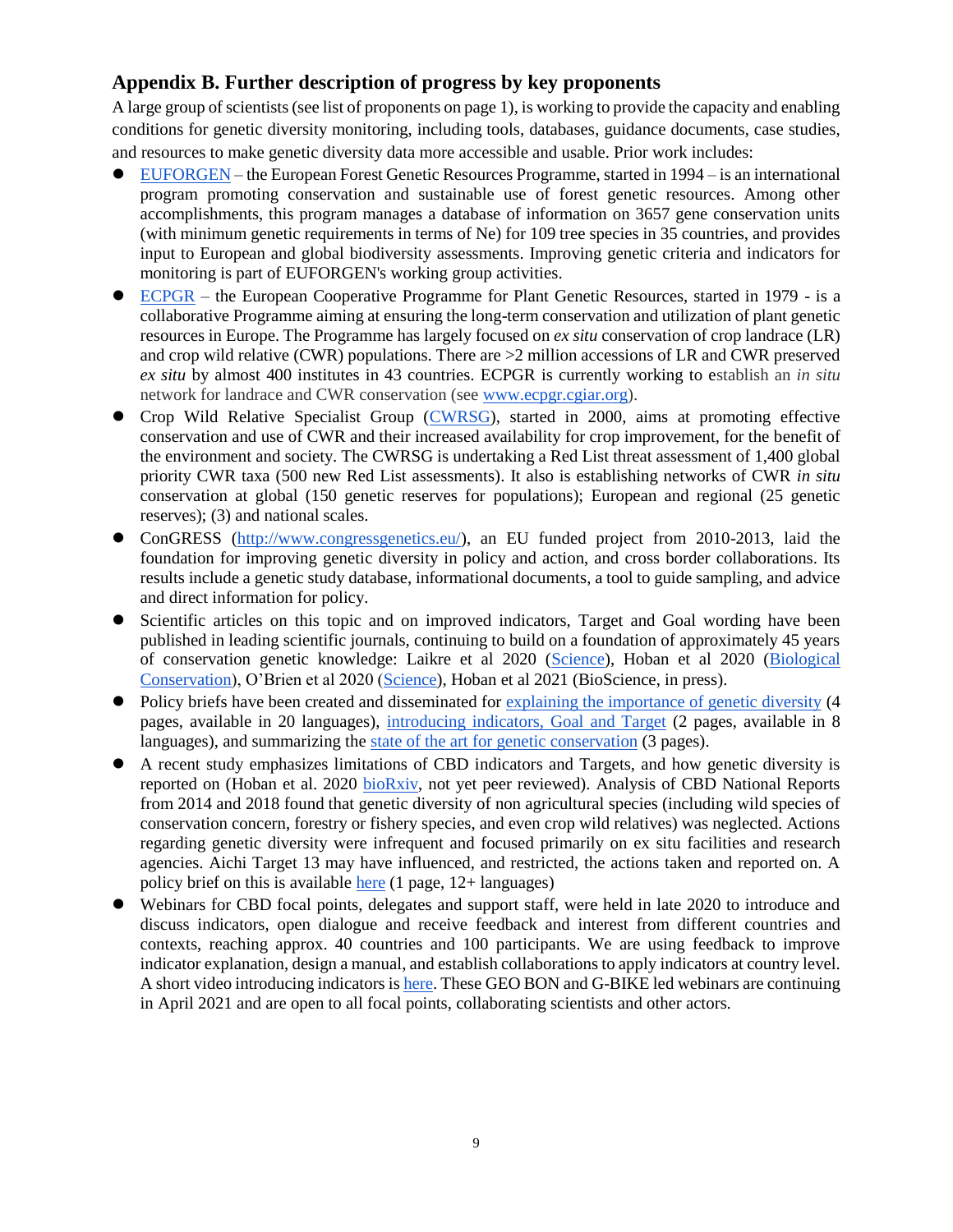# **Appendix C: Plan and commitments for genetic diversity indicators, and example calculation**

- ⚫ The information to calculate these indicators exists in many national level databases (systems monitoring species and ecosystems) as well as expert knowledge, including local and traditional knowledge. Global databases can also be used. DNA data is not required to compute indicators 1, 2 or 4 (but may be quite efficient and helpful). *Populations of species can be monitored through genetic (i.e., DNA analysis) data or using proxies, deduced from observations*.
- Each indicator results in one measure per country. Below are 3 tables with a brief, very rough example for computation, using a few species with populations in Sweden to illustrate the basic principles.
- ⚫ We intend to elaborate details on these computations and test the indicators with collaborating countries. We are working with the Swedish EPA and Swedish Species Information Centre to test feasibility of indicators for more than twenty thousand species.
- ⚫ During 2021-2022 we will develop data infrastructure, computational/ online resources, and a detailed guidance manual for calculation and use of the genetic diversity indicators, simultaneous with webinars and case tests, in consultation with practitioners and focal points from as many countries as possible. We will provide guidelines regarding selection of organism groups and species/taxa, precision on the kinds of data needed, and examples of monitoring programs in different countries using different data.

| Selected species                                                                                                    |                                    |                                    | Ne assessment      |      | Index per species<br>(no above 500/no | Proportion of<br>populations |
|---------------------------------------------------------------------------------------------------------------------|------------------------------------|------------------------------------|--------------------|------|---------------------------------------|------------------------------|
| type*                                                                                                               | <b>Species</b>                     | <b>Population</b>                  | method             | Ne   | below 500)                            | above 500                    |
| Top predator                                                                                                        | Wolverine Gulo qulo                | Metapopulation,<br>northern Sweden | Simulations        | 346  | 0/1                                   | 0.00                         |
| Pollinating insect                                                                                                  | <b>Butterfly Lopinga</b><br>achine | County<br>Östergötland             | 10% of census size | 610  |                                       |                              |
|                                                                                                                     | <b>Butterfly</b> Lopinga<br>achine | Island Gotland                     | 10% of census size | 700  | 2/0                                   | 1.00                         |
|                                                                                                                     | Pool frog Pelophylax               |                                    |                    |      |                                       |                              |
| Amphibian                                                                                                           | lessonea                           | Uppland county                     | 10% of census size | 490  |                                       |                              |
|                                                                                                                     | Pool frog Pelophylax<br>lessonea   | Östergötland                       | 10% of census size | 10   | 0/2                                   | 0.00                         |
| Socio-economically                                                                                                  |                                    |                                    |                    |      |                                       |                              |
| valuable fish                                                                                                       | Salmon Salmo salar                 | <b>Torne River</b>                 | molecular genetics | 800  |                                       |                              |
|                                                                                                                     |                                    | Kalix River                        | molecular genetics | 1300 |                                       |                              |
|                                                                                                                     |                                    | <b>Byske River</b>                 | molecular genetics | 200  |                                       |                              |
|                                                                                                                     |                                    | <b>Rickle River</b>                | molecular genetics | 30   |                                       |                              |
|                                                                                                                     |                                    | <b>Vindel River</b>                | molecular genetics | 450  |                                       |                              |
|                                                                                                                     |                                    | Ore River                          | molecular genetics | 100  |                                       |                              |
|                                                                                                                     |                                    | Ljungan River                      | molecular genetics | 500  |                                       |                              |
|                                                                                                                     |                                    | Morrum River                       | molecular genetics | 300  | 3/5                                   | 0.38                         |
| * Note: here four example groups of species. We suggest more key species groups than these are selected per country |                                    |                                    |                    |      |                                       |                              |
| <b>Indicator 1 value for Sweden</b>                                                                                 |                                    |                                    |                    |      |                                       | $1.38/2 = 0.69$              |

#### Example calculation for four species in SwedenIndicator 1: Genetic effective population size index